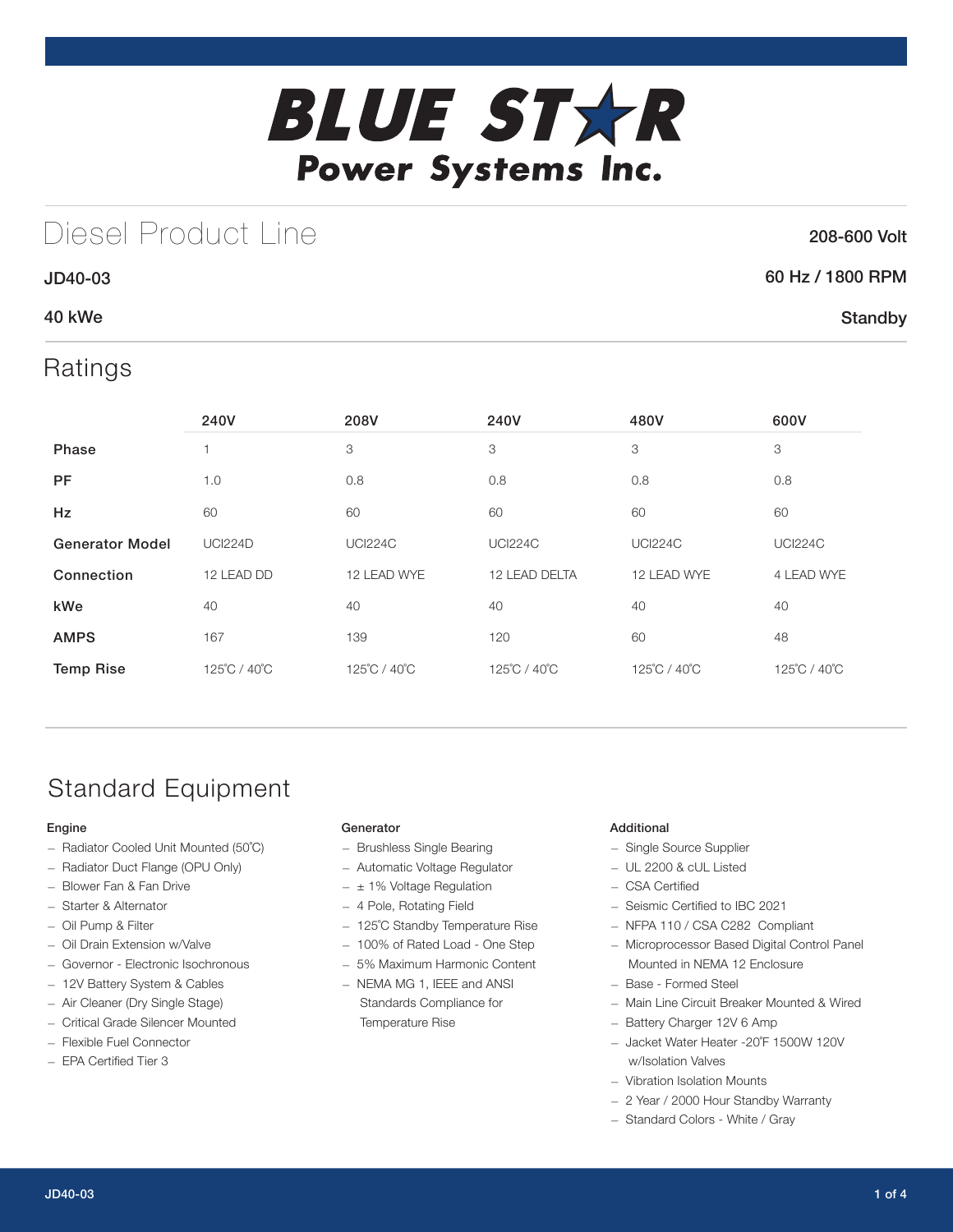40 kWe



## Application Data

| Engine                                                                   |                   |                                      |                                                |  |  |
|--------------------------------------------------------------------------|-------------------|--------------------------------------|------------------------------------------------|--|--|
| Manufacturer:                                                            | John Deere        | Displacement - Cu. In. (lit):        | 275 (4.50)                                     |  |  |
| Model:                                                                   | 4045TF280         | Bore - in. (cm) x Stroke - in. (cm): | $4.19(10.6) \times 5.00(12.7)$                 |  |  |
| Type:                                                                    | 4-Cycle           | Compression Ratio:                   | 19.0:1                                         |  |  |
| Aspiration:                                                              | Turbo Charged     | Rated RPM:                           | 1800                                           |  |  |
| <b>Cylinder Arrangement:</b>                                             | 4 Cylinder Inline | Max HP Stby (kWm):                   | 75.0 (56.0)                                    |  |  |
|                                                                          |                   |                                      |                                                |  |  |
| <b>Exhaust System</b>                                                    |                   |                                      | Standby                                        |  |  |
| Gas Temp. (Stack): °F (°C)                                               |                   |                                      | 945 (507)                                      |  |  |
| Gas Volume at Stack Temp: CFM (m <sup>3</sup> /min)                      |                   |                                      | 448 (12.7)                                     |  |  |
| Maximum Allowable Exhaust Restriction: in. H2O (kPa)                     |                   |                                      | 30.0 (7.50)                                    |  |  |
| <b>Cooling System</b>                                                    |                   |                                      |                                                |  |  |
| Ambient Capacity of Radiator: °F (°C)                                    |                   |                                      | 122 (50.0)                                     |  |  |
| Maximum Allowable Static Pressure on Rad. Exhaust: in. H2O (kPa)         |                   |                                      | 0.50(0.12)                                     |  |  |
| Water Pump Flow Rate: GPM (lit/min)                                      |                   |                                      | 38.0 (144)                                     |  |  |
| Heat Rejection to Coolant: BTUM (kW)                                     |                   |                                      | 1,821 (31.9)                                   |  |  |
| Heat Radiated to Ambient: BTUM (kW)                                      |                   |                                      | 512 (9.00)                                     |  |  |
| <b>Air Requirements</b>                                                  |                   |                                      |                                                |  |  |
| Aspirating: CFM (m <sup>3</sup> /min)                                    |                   |                                      | 180 (5.09)                                     |  |  |
| Air Flow Required for Rad. Cooled Unit: CFM (m <sup>3</sup> /min)        |                   |                                      | 4,760 (135)                                    |  |  |
| Air Flow Required for Heat Exchanger/Rem. Rad. CFM (m <sup>3</sup> /min) |                   |                                      | Consult Factory For Remote Cooled Applications |  |  |
| <b>Fuel Consumption</b>                                                  |                   |                                      |                                                |  |  |
| At 100% of Power Rating: gal/hr (lit/hr)                                 |                   |                                      | 3.41(12.9)                                     |  |  |
| At 75% of Power Rating: gal/hr (lit/hr)                                  |                   |                                      | 2.72(10.3)                                     |  |  |
| At 50% of Power Rating: gal/hr (lit/hr)                                  |                   |                                      | 1.89(7.15)                                     |  |  |
| <b>Fluids Capacity</b>                                                   |                   |                                      |                                                |  |  |
| Total Oil System: gal (lit)                                              |                   |                                      | 3.88(14.7)                                     |  |  |
| Engine Jacket Water Capacity: gal (lit)                                  |                   |                                      | 2.25(8.52)                                     |  |  |
| System Coolant Capacity: gal (lit)                                       |                   |                                      | 5.38 (20.4)                                    |  |  |

Deration Factors: Rated Power is available up to 10,000 ft (3,048 m) at ambient temperatures to 122°F (50°C). Consult factory for site conditions above these parameters.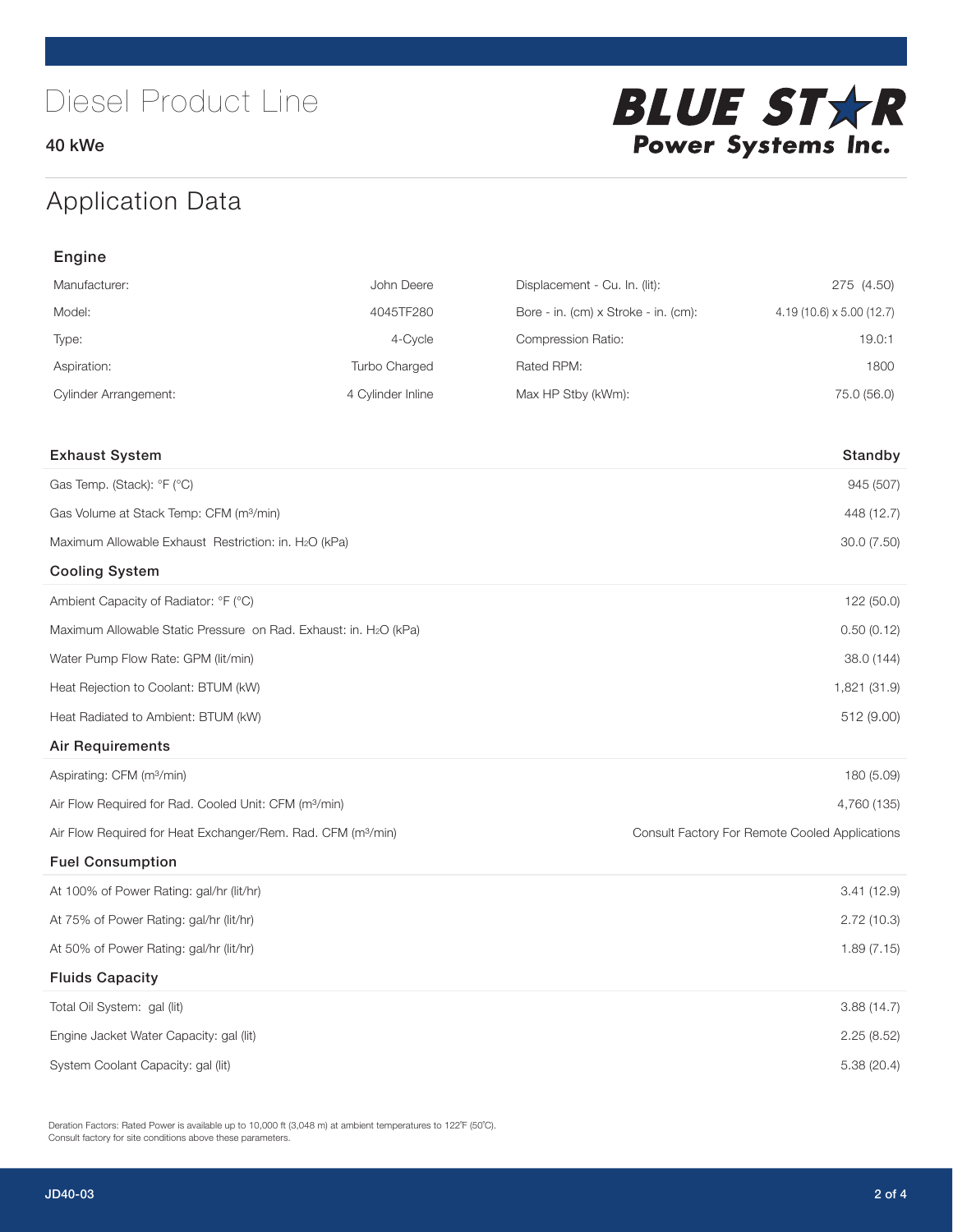# Diesel Product Line

### 40 kWe



### DCP7310 Control Panel

#### Standard Features

- Digital Metering
- Engine Parameters
- Generator Protection Functions
- Engine Protection
- CAN Bus (J1939) ECU Communications
- Windows-Based Software
- Multilingual Capability
- Remote Communications to DSE2548 Remote Annunciator
- 8 Programmable Contact Inputs
- 10 Contact Outputs
- RS485 Communicator Interface
- cULus Listed, CE Approved
- Event Recording
- IP 65 rating (with supplied gasket) offers increased resistance to water ingress
- NFPA 110 Level 1 Compatible

## Weights / Dimensions / Sound Data

|            | L x W x H                    | Weight Ibs |  |  |
|------------|------------------------------|------------|--|--|
| <b>OPU</b> | 80 x 38 x 58 in              | 2,100      |  |  |
| Level 1    | $90 \times 38 \times 60$ in  | 2,575      |  |  |
| Level 2    | $90 \times 38 \times 60$ in  | 2,625      |  |  |
| Level 3    | $120 \times 38 \times 60$ in | 2,775      |  |  |
|            |                              |            |  |  |

Please allow 6-12 inches for height of exhaust stack.

|            | No Load | <b>Full Load</b> |  |  |
|------------|---------|------------------|--|--|
| <b>OPU</b> | 73 dBA  | 77 dBA           |  |  |
| Level 1    | 71 dBA  | 73 dBA           |  |  |
| Level 2    | 68 dBA  | 70 dBA           |  |  |
| Level 3    | 63 dBA  | 65 dBA           |  |  |



STOP MANUAL OPTION AUTO ALARM START

.<br>[AUTO]

**BLUE STAR** Power Systems Inc.

Manual Mode Button and Indicator Sultane Mute & Lamp Test Button Mute & Lamp Test Button Mute & Lamp Test Button Configurable Button -  $\Box$  Auto Mode Button and Indicator

DIGITAL CONTROL PANEL

Module Display  $\Box$ 

 $\bullet$  $\bullet$  $\bullet$ 

 $\circledcirc$ 

Menu<br>Navigation

Open Generator (Manual Mode Only)

Generator Breaker LED

Stop / Reset Mode Button and Indicator

 $\bullet$  $\bullet$   $\circ$   $\bullet$ 

 $\sigma$ 

՟Պ

Close Generator (Manual Mode Only)

Generator Available LED

L Start Button

 $\blacksquare$